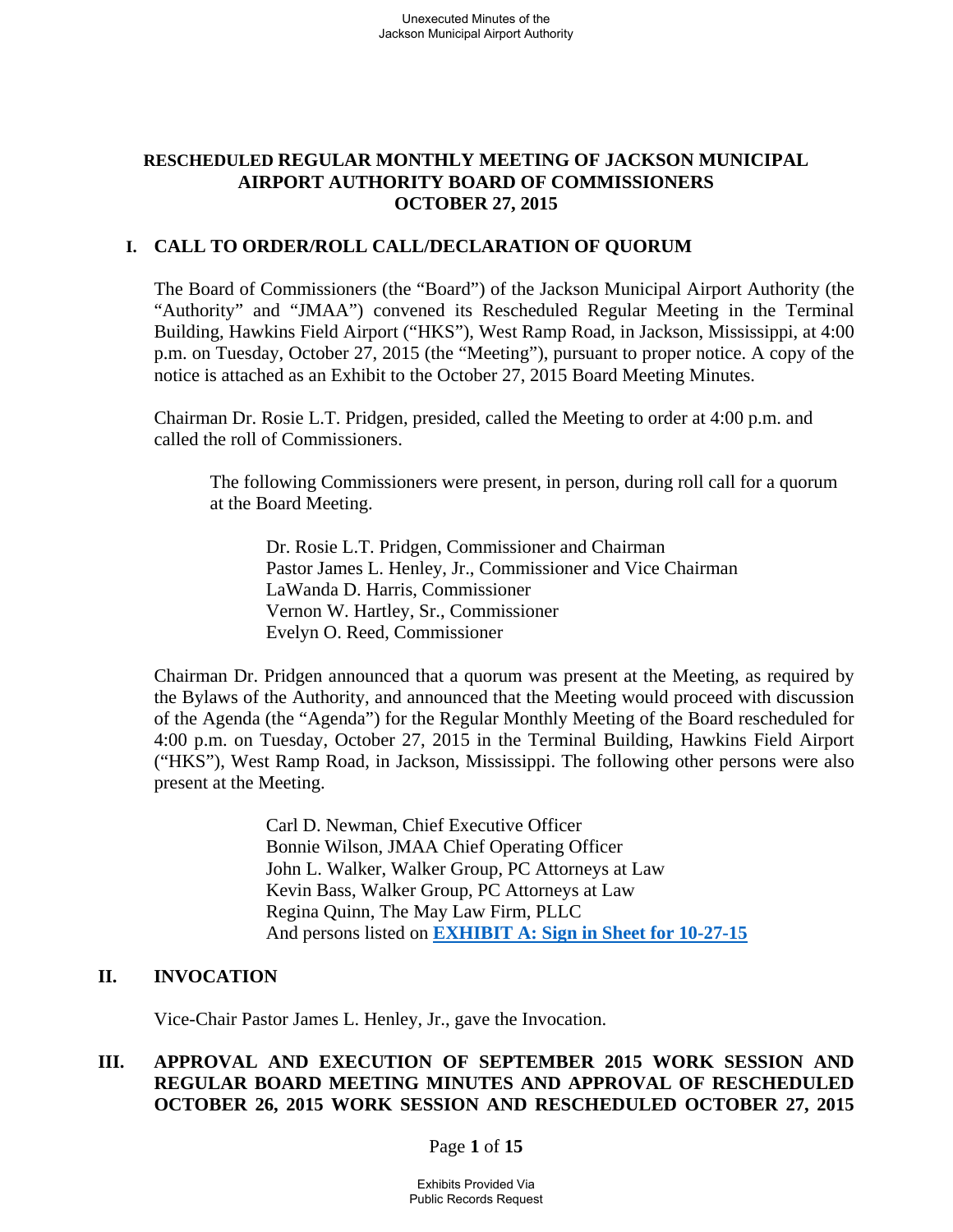## **REGULAR BOARD MEETING NOTICES**

- A. Regular Work Session of the Board of Commissioners, September 24, 2015
- B. Regular Meeting of the Board of Commissioners, September 28, 2015
- C. Notice of the Rescheduling of the Regular Monthly Work Session of the Board of Commissioners of the Jackson Municipal Airport Authority from Thursday, October 22, 2015 at 8:30 a.m. to Monday, October 26, 2015 at 8:30 a.m.
- D. Notice of the Rescheduling of the Regular Monthly Board Meeting of the Board of Commissioners of the Jackson Municipal Airport Authority from Monday, October 26, 2015 at 4:00 p.m. to Tuesday, October 27, 2015 at 4:00 p.m.

## **RESOLUTION CY-2015-157**

## **APPROVAL AND EXECUTION OF SEPTEMBER 2015 MINUTES**

After discussion and review and upon the motion made by Vice-Chair Pastor Henley, seconded by Commissioner Harris, the Minutes of the Regular Work Session, September 24, 2015 and the Regular Meeting, September 28, 2015 were approved by the affirmative votes of all Commissioners present, and the following resolution was made and entered.

**RESOLVED**, that the Board hereby approves the Minutes of the Regular Work Session, September 24, 2015 and the Regular Meeting of the Board of Commissioners, September 28, 2015, as presented and directs that said Minutes be filed in the appropriate Minute Book and Records of the Authority.

Yeas: Harris, Hartley, Henley, Pridgen, Reed Nays: None Abstentions: None

October 27, 2015

### **RESOLUTION CY-2015-158**

## **APPROVAL OF THE NOTICE OF THE RESCHEDULING OF THE OCTOBER 20, 2015 WORK SESSION TO OCTOBER 26, 2015 AND THE NOTICE OF THE RESCHEDULING OF THE OCTOBER 26, 2015 REGULAR BOARD MEETING TO OCTOBER 27, 2015**

After discussion and review, and upon the motion made by Commissioner Reed, seconded by Vice-Chair Pastor Henley, and approved by the affirmative vote of all Commissioners present, the following resolution was made and entered.

> Page **2** of **15** Exhibits Provided Via Public Records Request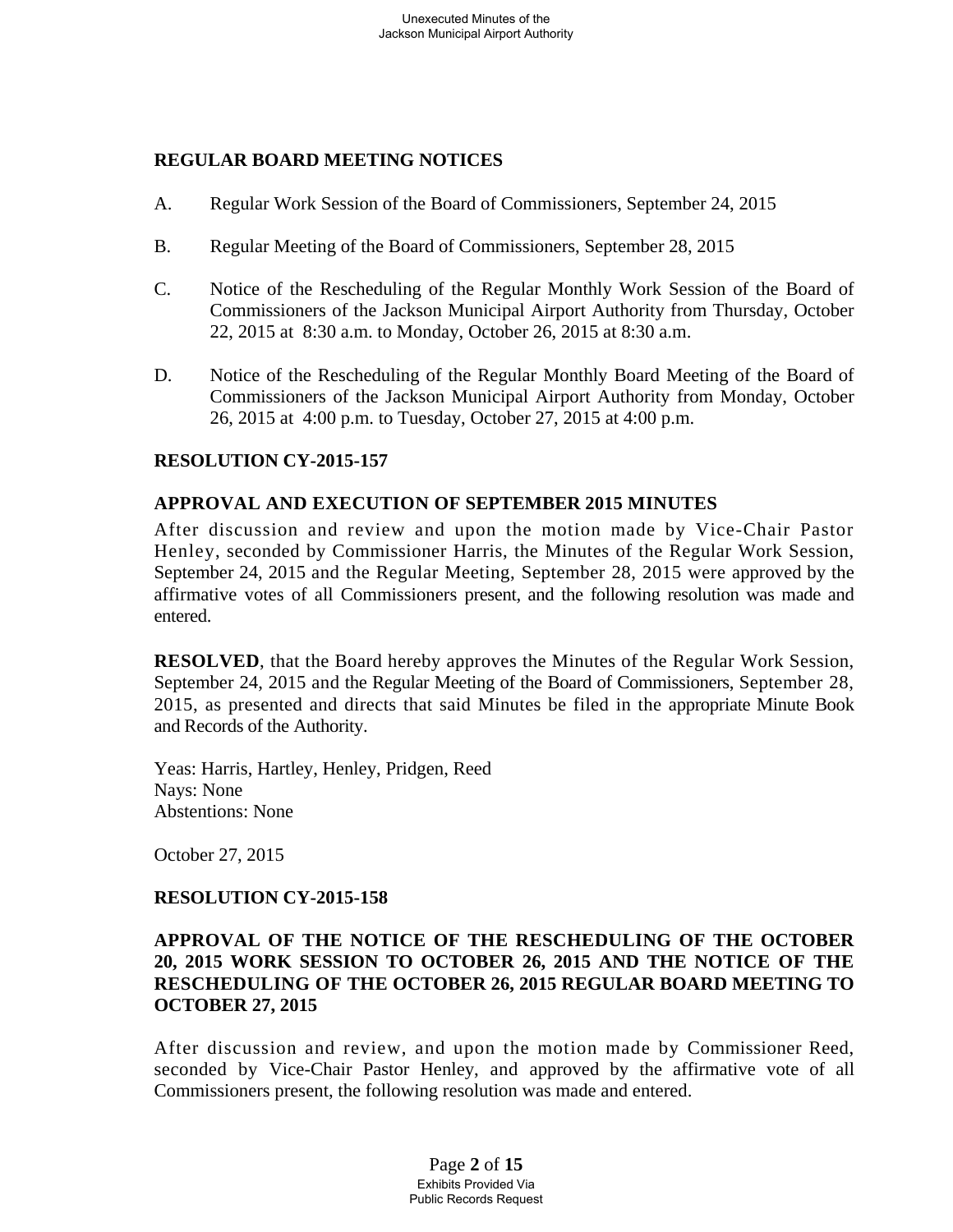**RESOLVED**, that the Board hereby approves the Notice of the Rescheduling of the October 20, 2015 Work Session Meeting to October 26, 2015 and the Notice of the Rescheduling of the October 26, 2015 Regular Board Meeting to October 27, 2015 and directs the filing of said Notices in the appropriate Minute Book and Records of the Authority.

Yeas: Harris, Hartley, Henley, Pridgen, Reed Nays: None Abstentions: None

October 27, 2015

# **IV. PUBLIC COMMENTS**

None

# **V. REPORTS**

 $\overline{a}$ 

# **A. Chairman Dr. Pridgen**

Chairman Dr. Pridgen reported about her attendance at the 2015 ACI-NA Annual Conference and Exhibition – Long Beach, CA, October 4-7, 2015 which was also attended by Vice Chairman Pastor Henley and Commissioners Harris and Reed. It is a premier event for airport industry professionals. It provides attendees the opportunity to network with some of the foremost leaders in the airport industry and visit the exhibit hall to see the latest and most innovative products and services in the industry. Attendees learned about counterparts across the globe and how they are changing and adapting to keep up with aviation technology, security and the needs of passengers.

The printed outline of the report of Chairman Dr. Pridgen is attached as an Exhibit to the October 27, 2015 Regular Monthly Meeting Minutes. Also, said ACI-NA Conference and Exhibition schedule is attached as an Exhibit to the October 27, 2015 Board Meeting Minutes.

# **B. Chief Executive Officer**

Mr. Carl D. Newman, CEO, addressed comments to the Board as he went through Agenda items and made references to supporting documentation in the **Packet for 10-27-15 ("Meeting Packet")**. The Meeting Packet is attached as an Exhibit to the October 27, 2015 Regular Monthly Meeting Minutes.

- *1. Airport Project Manager Summary, Period Ending*  September 30, 2015*...................................................................................... Page 1<sup>1</sup>*
- *2. Airport Activity Statistics Report, Period Ending*

Page **3** of **15** 1  *"Page #" refers to the page number in the meeting Packet.*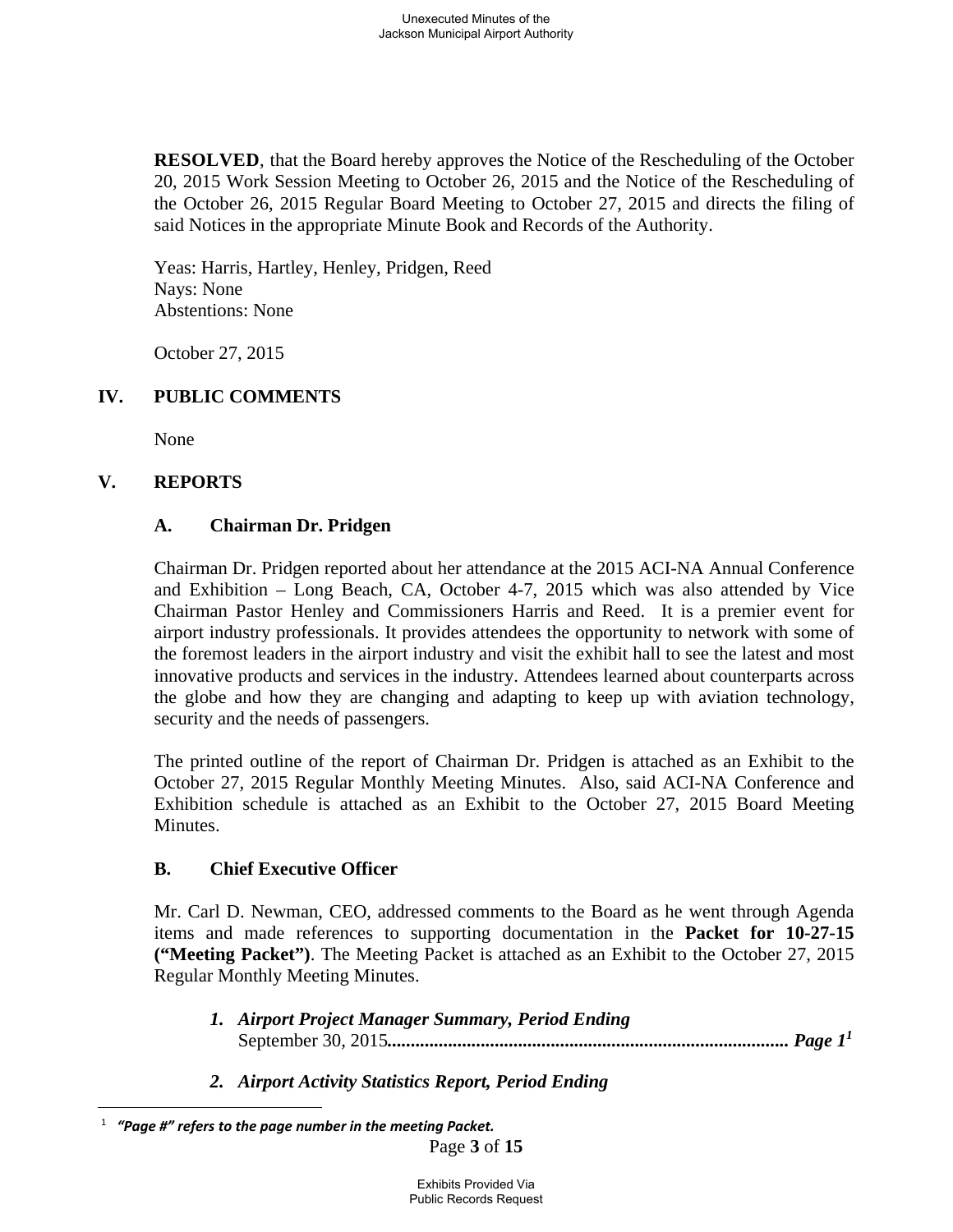September 30, 2015*..................................................................................... Page 14* 

## **C. Attorney**

Attorney Walker

 *1. Resolution Adopting the Amended Conflicts of Interest and Gratuities Policy………………………………………………………………….Page 28* 

# **RESOLUTION CY-2015-159**

# **RESOLUTION ADOPTING THE AMENDED CONFLICTS OF INTEREST AND GRATUITIES POLICY OF JACKSON MUNICIPAL AIRPORT AUTHORITY (JMAA)**

Upon motion by Vice Chair Pastor Henley, seconded by Commissioner Harris, the following **RESOLUTION** was made and unanimously approved.

**WHEREAS,** all actions of JMAA shall be free from improper or inappropriate influence; and

**WHEREAS**, the Board of Commissioners and employees of JMAA shall abide by Mississippi's ethics statutes, as set forth in Section 25-4-101, et seq. of the Mississippi Code of 1972, as amended; and

**WHEREAS**, each employee of JMAA and person or entity doing business with JMAA shall be required to sign and submit a certification confirming the receipt of JMAA's Conflicts of Interests and Gratuities Policy; and

**WHEREAS**, the Board desires to amend its Policy and Procedure entitled "Conflicts of Interest and Gratuities," along with the Certification Forms attached as Exhibit A and Exhibit B, as set forth on Pages 28-31 of the Meeting Packet.

**NOW BE IT THEREFORE, RESOLVED** that the Board of Commissioners amends its "CONFLICTS OF INTEREST AND GRATUITIES" as set forth in the October 27, 2015 Board Meeting Packet at pages 28-31, and also attached as Exhibit A to this resolution.

Yeas: Harris, Hartley, Henley, Pridgen, Reed Nays: None Abstentions: None

October 27, 2015

# *2. Adoption of the Resolution appointing Vice-Chair Pastor James L. Henley to serve as the Board Audit Contact Representative of the Board of Commissioners.*

Page **4** of **15** Exhibits Provided Via Public Records Request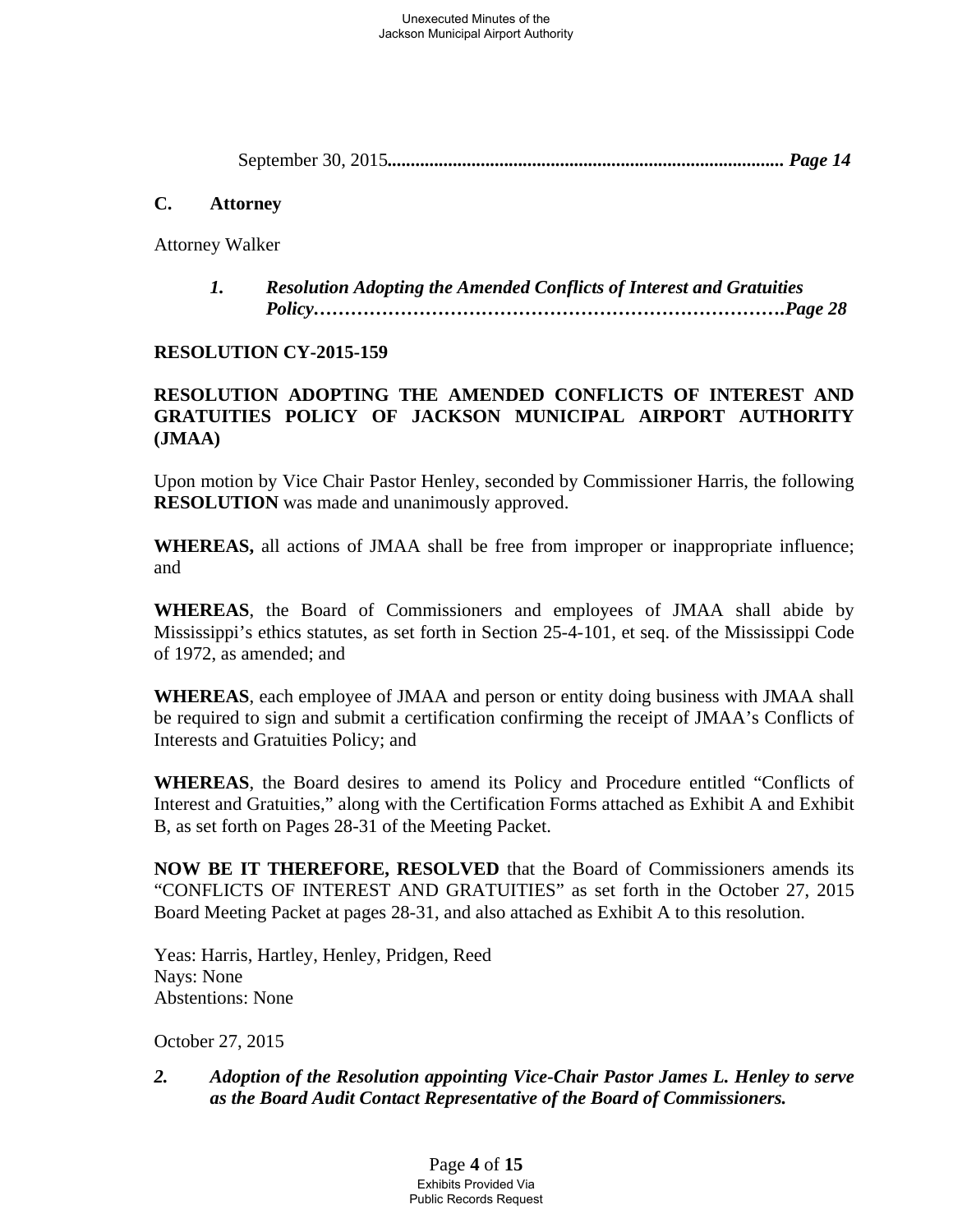### **RESOLUTION CY-2015-160**

# **RESOLUTION APPOINTING VICE-CHAIR PASTOR JAMES L. HENLEY TO SERVE AS THE BOARD AUDIT CONTACT REPRESENTATIVE OF THE BOARD OF COMMISSIONERS TO THE AUDIT TEAM OF JACKSON MUNICIPAL AIRPORT AUTHORITY (JMAA)**

Upon motion by Commissioner Reed, seconded by Commissioner Harris, the following resolution was made and unanimously adopted.

**WHEREAS,** JMAA's Board of Commissioners authorized a professional service agreement with Breazeale, Saunders & O'Neil LTD, on October 27, 2015, to conduct annual audits of JMAA's financial statements for Fiscal Years 2015-2017 and provide ad hoc financial consulting to JMAA on an "as needed basis;" and

**WHEREAS,** the Board of Commissioners of JMAA desire to appoint Vice-Chair Pastor James L. Henley, Jr. to serve as the Board of Commissioners' Audit Contact Representative to JMAA's Audit Team.

**NOW BE IT THEREFORE RESOLVED**, that Vice-Chair Pastor James L. Henley, Jr. is hereby appointed to serve as the Board of Commissioners' Audit Contact Representative to JMAA's Audit Team and he shall provide the Board of Commissioners with status updates as to the audit.

 Yeas: Hartley, Henley, Harris, Pridgen, Reed Nays: None Abstentions: None

October 27, 2015

 Also, Attorney Walker reported that during the November 2015 meetings further information would be provided as to the Healthcare Corridor project.

### **VI. ACTION ITEMS**

### **A. Financial Matters**

#### **1.** *Financial Reports for September 2015:*

- a. Balance Sheet: Accept.............................................................. Page 32
- b. Income Statement: Accept........................................................ Page 33

Chairman Dr. Pridgen directed the Board's attention to the Balance Sheet, Income Statement and the Claims Docket for September, 2015 included in the Packet.

### **RESOLUTION CY-2015-161**

### Page **5** of **15**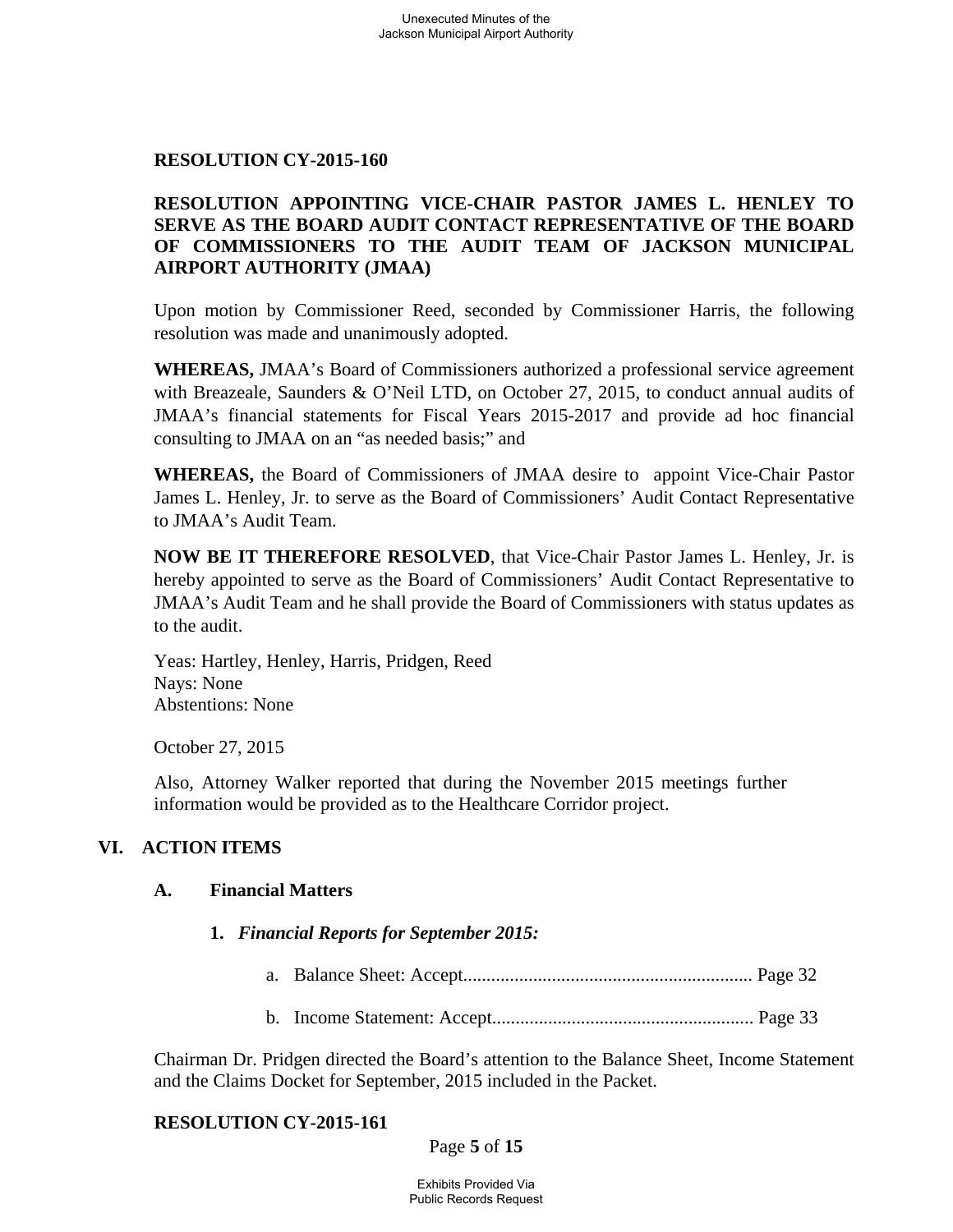# **RESOLUTION ACCEPTING/APPROVING SEPTEMBER 2015 FINANCIAL REPORTS**

Upon motion by Commissioner Hartley, seconded by Commissioner Reed, the following **RESOLUTION** was made and approved by unanimous vote.

**WHEREAS,** the Board of Commissioners (the "Board") of the Jackson Municipal Airport Authority (the "Authority") has reviewed and considered the Authority's Balance Sheet and Income Statement ("the Financial Reports") for the month and period ending September 30, 2015, which was included in the Packet, pages 32-35, and was distributed to the Board prior to the October 2015 Regular Meeting of the Board.

**IT IS THEREFORE, RESOLVED** that the Board hereby accepts and approves the Financial Reports: Balance Sheet and Income Statement for September, 2015.

 Yeas: Hartley, Henley, Harris, Pridgen, Reed Nays: None Abstentions: None

October 27, 2015

c. Claims Docket for September, 2015: Approve……………...................Page 36

### **RESOLUTION CY-2015-162**

# **RESOLUTION APPROVING CLAIMS DOCKET FOR THE MONTH AND PERIOD ENDING SEPTEMBER 30, 2015 DOCKET**

Upon motion by Commissioner Hartley, seconded by Commissioner Reed, the following **RESOLUTION** was made and approved by majority vote 4-0-1.

**WHEREAS**, the Board of Commissioners (the "Board") of the Jackson Municipal Airport Authority (the "Authority") has reviewed and considered the Authority's Claims Docket ("Claims") for the month and period ending September 30, 2015, which was included in the Packet, pages 36-41, and was distributed to the Board prior to the October 27, 2015 Regular Monthly Meeting of the Board.

**IT IS THEREFORE, RESOLVED** that the Board hereby authorizes payment of the Claims in the amount of \$2,052,753.92

Yeas: Hartley, Harris, Pridgen, Reed Nays: None Abstentions: Henley

October 27, 2015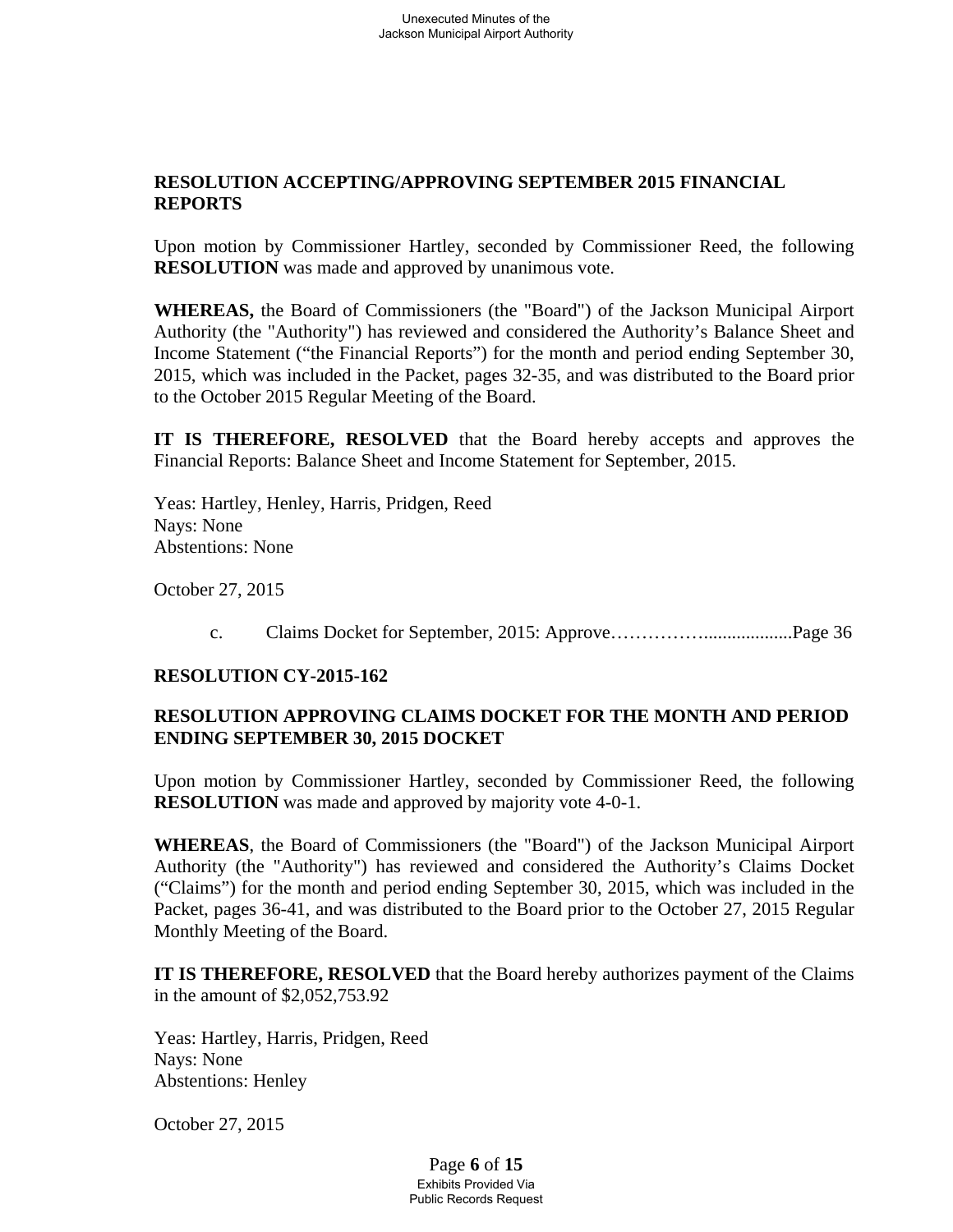d. Quarterly Statistics……………………………………………………Page 42

There were no actions taken pertaining to the Quarterly Statistics.

### *2.* **Early Issues……………………………………………...…..………..Page 45**

Mr. Newman, CEO, announced that the Staff is requesting that the Authority make an early issue payment of one (1) claim filed after the September 2015 Docket closed.

### **RESOLUTION CY-2015-163**

# **RESOLUTION AUTHORIZING AN EARLY ISSUE PAYMENT FOR A CLAIM FILED AFTER CLOSING OF THE SEPTEMBER 2015 DOCKET**

Upon motion by Commissioner Harris, seconded by Commissioner Reed, the following **RESOLUTION** was made and unanimously approved.

**WHEREAS,** the Board has considered the request of JMAA's Staff for the authority to provide payment of \$2,000.00 to Dexter Allen for musical entertainment services provided at the JMAA Tenant Appreciation on October 23, 2015; and

**WHEREAS**, the Board finds that such request, which is fully explained in a Memorandum dated October 27, 2015, at page 45 of the Meeting Packet, ought to be granted.

**IT IS THEREFORE, RESOLVED** that JMAA's Staff is authorized to pay the \$2,000.00 to Dexter Allen for musical entertainment services provided at the JMAA Tenant Appreciation on October 23, 2015. The Board finds that such request is fully explained in the Memorandum dated October 27, 2015, at page 45 of the Meeting Packet.

Yeas: Hartley, Henley, Harris, Pridgen, Reed Nays: None Abstentions: None

October 27, 2015

#### **B. Service Agreements**

*1. Financial Consulting and Auditing Services, JMAA: Authorize Agreement (Breazeale, Saunders & O'Neil, LTD)…………………..……………………Page 46* 

### **RESOLUTION CY-2015-164**

# **RESOLUTION AUTHORIZING THE EXECUTION OF A PROFESSIONAL SERVICES AGREEMENT FOR FINANCIAL CONSULTING AND AUDITING SERVICES WITH BREAZEALE, SAUNDERS & O'NEIL, LTD**

Page **7** of **15**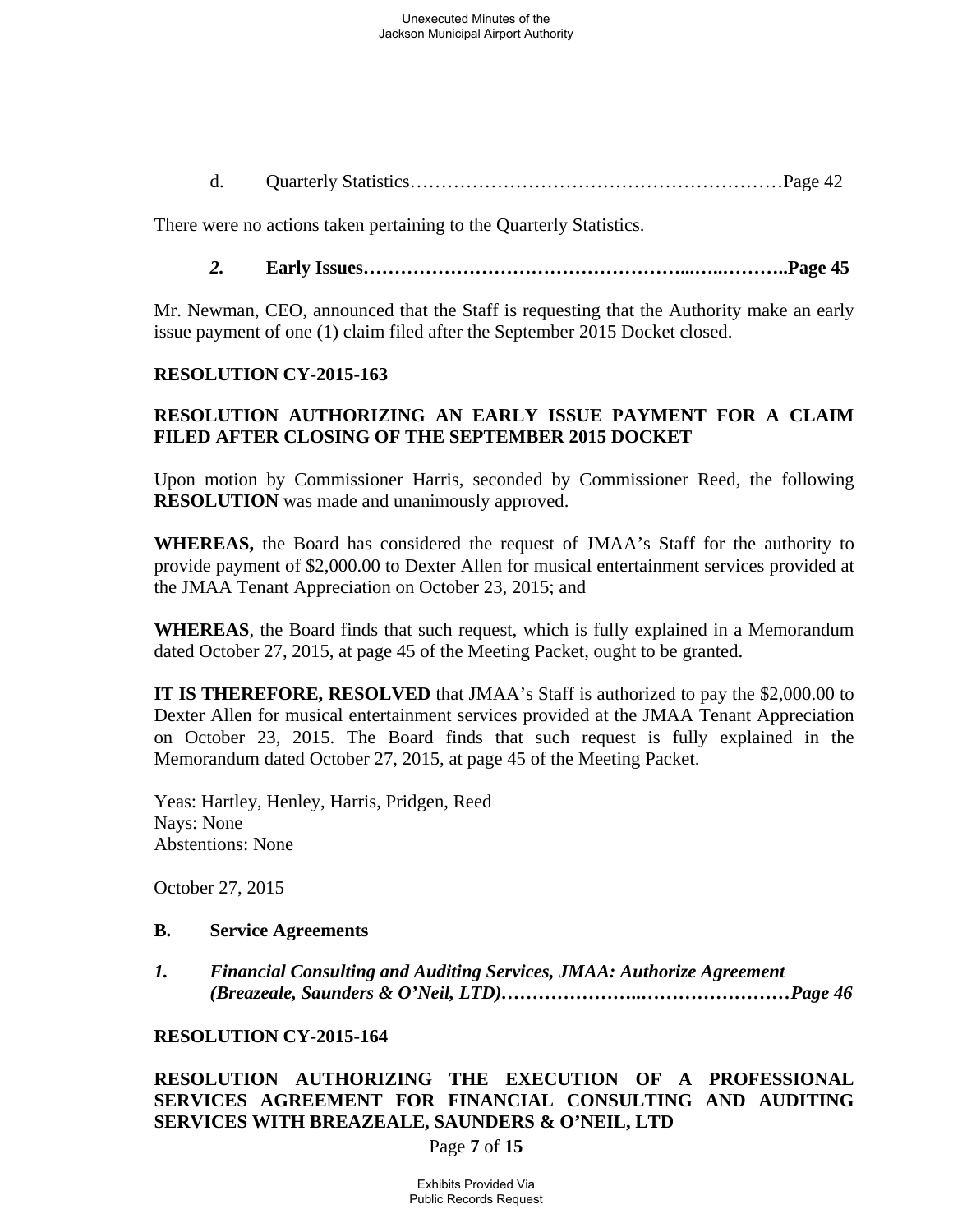Upon motion by Vice Chair Pastor Henley, seconded by Commissioner Harris, the following **RESOLUTION** was made and unanimously approved.

**WHEREAS**, the Board has considered the request of JMAA's Staff for authority to execute a professional services agreement with Breazeale, Saunders & O'Neil, LTD ("Breazeale") of Jackson, Mississippi, to: (1) conduct annual audits of the financial statements of the Jackson Municipal Airport Authority (JMAA) for Fiscal Year 2015, Fiscal Year 2016, and Fiscal Year 2017; and (2) provide ad hoc financial consulting to JMAA on an "as needed basis." Fees for the annual auditing services shall not exceed \$43,000.00 per audit. The gross fees for all services provided shall not exceed the authorized total amount of \$55,000 per fiscal year. The term of the agreement will be for a period of thirty-six (36) calendar months, commencing November 1, 2015 and ending October 31, 2018; and

**WHEREAS**, Williams CPA Firm, PLLC ("Williams") of Ridgeland, MS, a Certified Disadvantaged Business Enterprise ("DBE"), will support the services of Breazeale as a sub consultant.

**WHEREAS**, the Board finds that such requests, which are explained in the Memorandum dated October 8, 2015, at pages 46-49 of the Meeting Packet, ought to be granted.

**IT IS THEREFORE, RESOLVED** that the Board authorizes JMAA's Staff to execute a professional services agreement with Breazeale of Jackson, Mississippi, to: (1) conduct annual audits of the financial statements of the Jackson Municipal Airport Authority (JMAA) for Fiscal Year 2015, Fiscal Year 2016, and Fiscal Year 2017; and (2) provide ad hoc financial consulting to JMAA on an "as needed basis." Fees for the annual auditing services shall not exceed \$43,000.00 per audit. The gross fees for all services provided shall not exceed the authorized total amount of \$55,000 per fiscal year. The term of the agreement will be for a period of thirty-six (36) calendar months, commencing November 1, 2015 and ending October 31, 2018. Further, Williams of Ridgeland, MS, a certified DBE will support the services of Breazeale as a sub-consultant. The Board finds that such requests are fully explained in the Memorandum dated October 8, 2015, at pages 46-49 of the Meeting Packet.

 Yeas: Hartley, Henley, Harris, Pridgen, Reed Nays: None Abstentions: None

October 27, 2015

 *2. East Side Development – Entergy Qualification JMAA: Authorize Amendment to Agreement (Waggoner Engineering, Inc.)…………..Page 50* 

### **RESOLUTION CY-2015-165**

# **RESOLUTION AUTHORIZING THE EXECUTION OF AN AMENDMENT OF THE PROFESSIONAL SERVICES AGREEMENT WITH WAGGONER ENGINEERING,**

Page **8** of **15** Exhibits Provided Via Public Records Request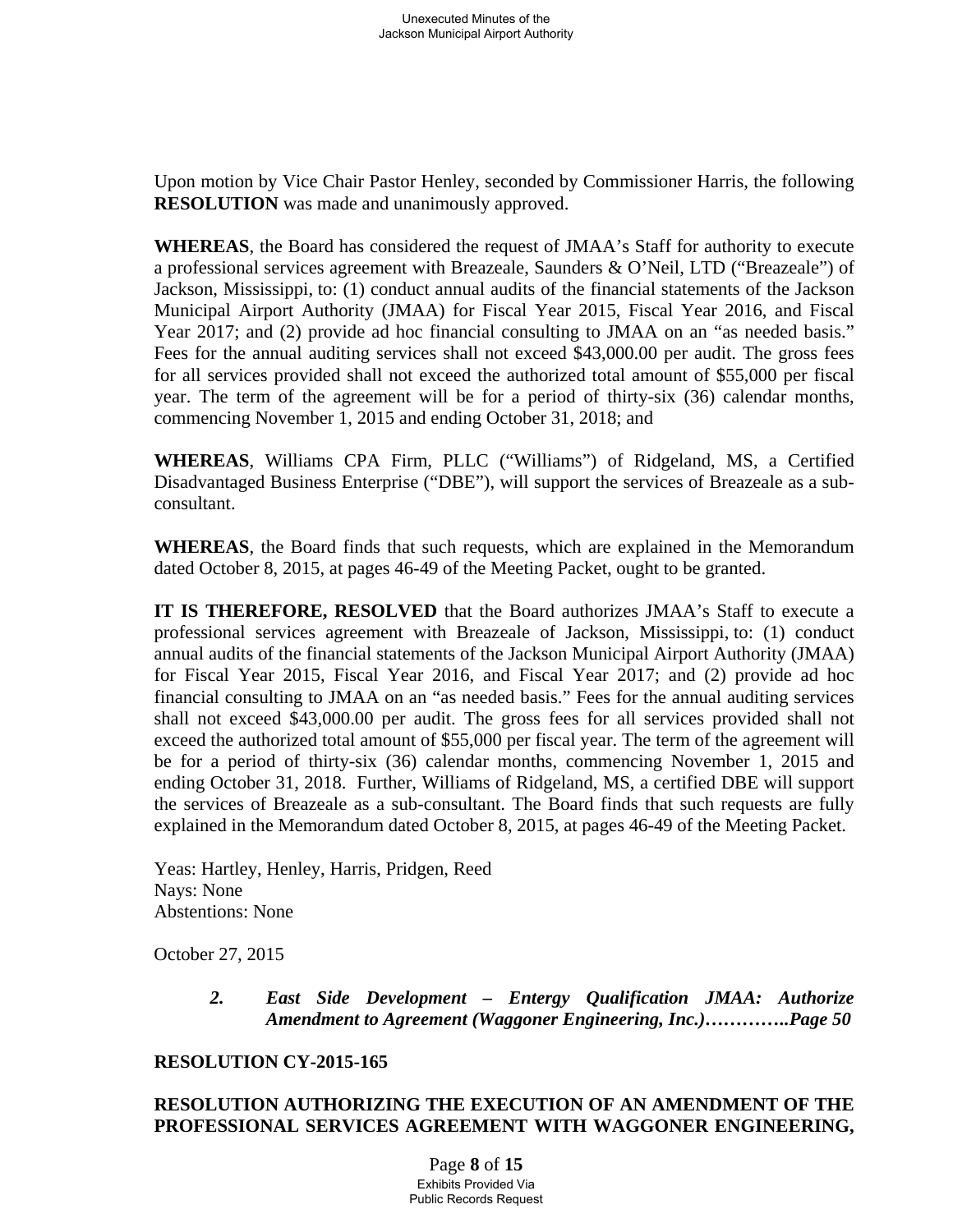**INC.** 

Upon motion by Vice Chair Pastor Henley, seconded by Commissioner Harris, the following **RESOLUTION** was made and unanimously approved.

**WHEREAS**, the Board has considered the request of JMAA's Staff for approval to amend the current professional services contract with Waggoner Engineering, Inc. ("WEI"), a Mississippi Corporation, to (i) extend the period of performance through January 31, 2016; and (ii) increase funding by \$8,000, from \$52,500.00 to a not to exceed total of \$60,500; and

**WHEREAS**, the Board finds that such requests, which are fully explained in the Memorandum dated October 3, 2015, at pages 50-53 of the Meeting Packet, ought to be granted.

**IT IS THEREFORE, RESOLVED** that the Board authorizes JMAA's Staff to amend the current professional services contract with Waggoner Engineering, Inc. ("WEI"), a Mississippi Corporation, to (i) extend the period of performance through January 31, 2016; and (ii) increase funding by \$8,000, from \$52,500.00 to a not to exceed total of \$60,500. The Board finds that such requests are fully explained in the Memorandum dated October 3, 2015, at pages 50-53 of the Meeting Packet.

 Yeas: Hartley, Henley, Harris, Pridgen, Reed Nays: None Abstentions: None

October 27, 2015

 *3. 2016 General Aviation Facility Market Rent Studies, JAN: Authorize Agreement (Aviation Management Consulting Group, INC.)……….Page 54* 

# **RESOLUTION CY-2015-166**

# **RESOLUTION AUTHORIZING THE EXECUTION OF A PROFESSIONAL SERVICES AGREEMENT WITH AVIATION MANAGEMENT CONSULTING GROUP, INC. TO PERFORM GENERAL AVIATION MARKET RENT STUDIES**

Upon motion by Vice Chair Pastor Henley, seconded by Commissioner Reed, the following **RESOLUTION** was made and unanimously approved.

**WHEREAS**, the Board has considered the request of JMAA's Staff for authority to enter into a professional services agreement with Aviation Management Consulting Group, Inc. ('AMCG"), a Colorado Corporation, of Centennial, Colorado, to perform general aviation market rent studies ("Services") at the Jackson-Medgar Wiley Evers International Airport, ("JAN") for an amount not to exceed \$9,500; and

# Page **9** of **15**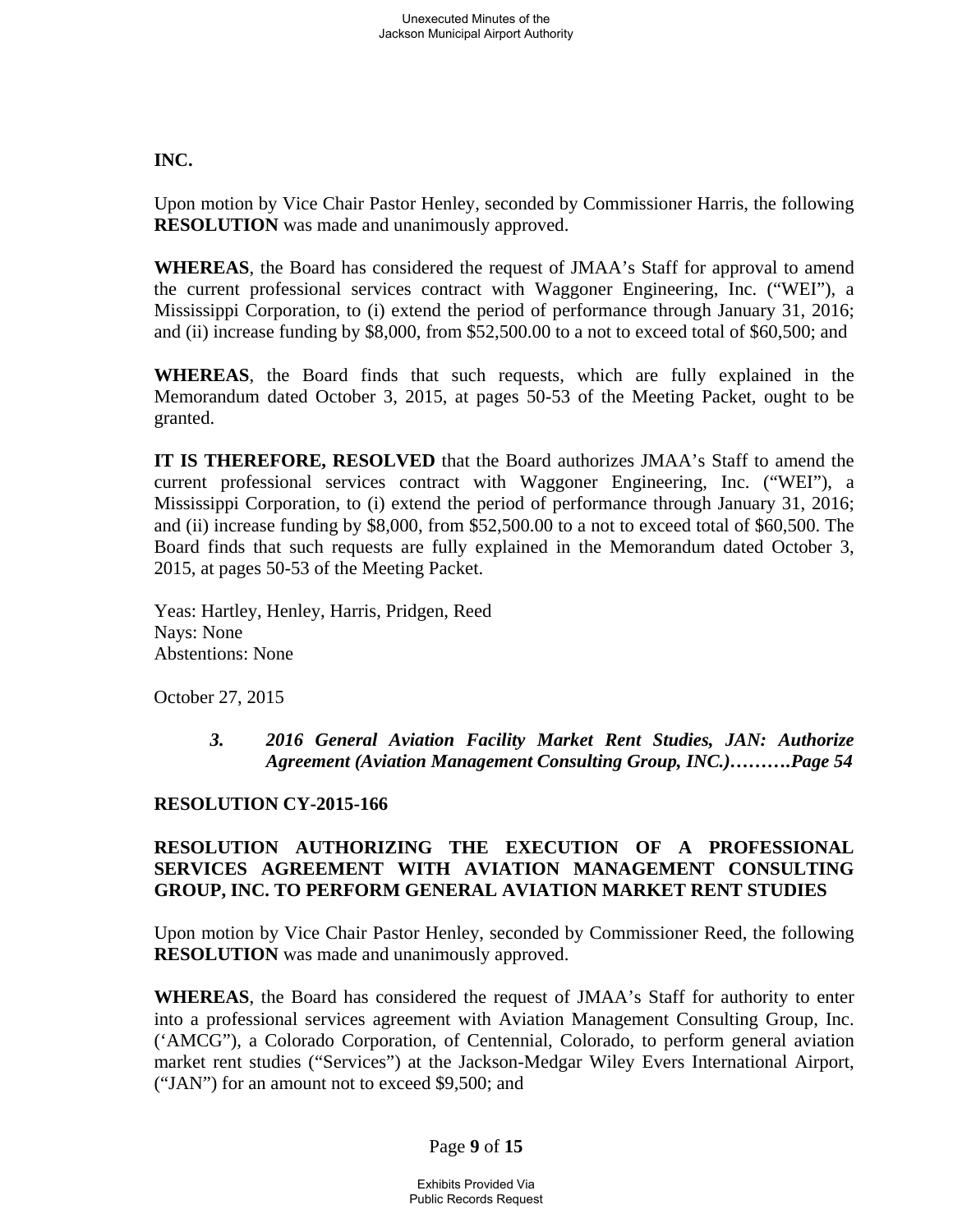**WHEREAS**, the Board finds that such request, which is fully explained in the Memorandum dated October 3, 2015, at pages 54-56 of the Meeting Packet, ought to be granted.

**IT IS THEREFORE, RESOLVED** that the Board authorizes JMAA's Staff to enter into a professional services agreement with Aviation Management Consulting Group, Inc. ('AMCG"), a Colorado Corporation, of Centennial, Colorado, to perform general aviation market rent studies ("Services") at the Jackson-Medgar Wiley Evers International Airport ("JAN"), for an amount not to exceed \$9,500. The Board finds that such request is fully explained in the Memorandum dated October 3, 2015, at pages 54-56 of the Meeting Packet.

 Yeas: Hartley, Henley, Harris, Pridgen, Reed Nays: None Abstentions: None

October 27, 2015

## *4. Staff Uniform Rental and Cleaning Service, JMAA: Authorize Agreement (Cintas Corporation No. 2)………………………………………………….57*

Vice Chairman Pastor Henley requested that JMAA Staff investigate securing and placing temporary mats at the entrance ways to JMAA's buildings on days when the weather is inclement.

# **RESOLUTION CY-2015-167**

# **RESOLUTION AUTHORIZING EXECUTION OF A SERVICE AGREEMENT WITH CINTAS CORPORATION**

Upon motion by Commissioner Reed, seconded by Vice Chair Pastor Henley, the following **RESOLUTION** was made and unanimously approved.

**WHEREAS**, the Board has considered the request of JMAA's Staff for authority to enter into a service agreement with Cintas Corporation No. 2 ("Cintas"), a Nevada Corporation, with its principle place of business in Cincinnati, Ohio, and with a local office in Jackson, Mississippi to provide rental uniforms and cleaning services, for the employees of the Maintenance and Housekeeping departments, for an average cost of \$4.25 per employee, per week. The proposed term of the agreement will be for one (1) calendar year initially, with an option to renew for one additional year with no increase in the price for services during that additional year; and

**WHEREAS**, the Board finds that such request, which is fully explained in the Memorandum dated October 6, 2015, at pages 57-58 of the Meeting Packet, ought to be granted.

**IT IS THEREFORE, RESOLVED** that the Board authorizes JMAA's Staff to enter into a service agreement with Cintas Corporation No. 2 ("Cintas"), a Nevada Corporation, with its principle place of business in Cincinnati, Ohio, and with a local office in Jackson,

> Page **10** of **15** Exhibits Provided Via Public Records Request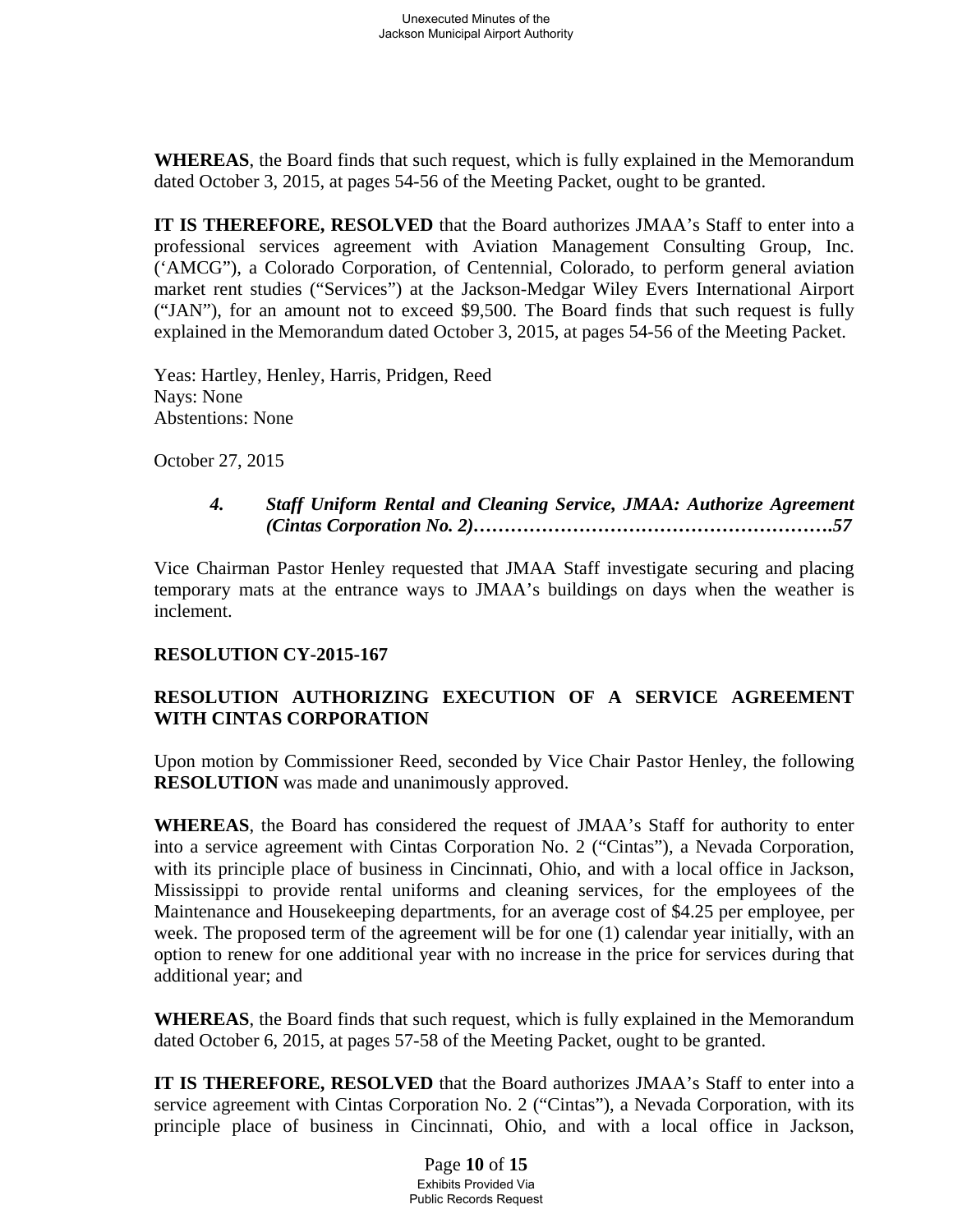Mississippi to provide rental uniforms and cleaning services, for the employees of the Maintenance and Housekeeping departments, for an average cost of \$4.25 per employee, per week. The proposed term of the agreement will be for one (1) calendar year initially, with an option to renew for one additional year with no increase in the price for services that additional year. The Board finds that such request is fully explained in the Memorandum dated October 6, 2015, at pages 57-58 of the Meeting Packet.

 Yeas: Hartley, Henley, Harris, Pridgen, Reed Nays: None Abstentions: None

October 27, 2015

 *5. Temporary Employee Services, JMAA: Authorize Agreements (Professional Staff Group, LLC, and Staffers Inc.).Page…………………………………59* 

### **RESOLUTION CY-2015-168**

## **RESOLUTION AUTHORIZING THE EXECUTION OF PROFESSIONAL SERVICE AGREEMENTS FOR TEMPORARY CLERICAL SERVICES AND HOUSEKEEPING/JANITORIAL SERVICES**

Upon motion by Commissioner Hartley, seconded by Commissioner Reed, the following **RESOLUTION** was made and unanimously approved.

**WHEREAS**, the Board has considered the request of JMAA's Staff for authority to: (i) execute a service agreement with Professional Staff Group, LLC, ("PSG") a certified Disadvantaged Business Enterprise ("DBE") of Jackson, Mississippi, to provide temporary clerical services ("Services 1"); and (ii) execute a service agreement with Staffers, Inc., ("Staffers") a Woman Owned Business, of Jackson, Mississippi, to provide temporary housekeeping/janitorial services ("Services 2"). The proposed fees for the Services are as follows: Clerical Services through PSG: \$12.36 per hour, \$18.69 per overtime hour, \$12.36 per hour on holidays; and Housekeeping/Janitorial Services through Staffers: \$11.32 per hour, \$16.98 per overtime hour, \$16.98 per hour on holidays; and

**WHEREAS**, the Board finds that such requests, which are fully explained in the Memorandum dated October 5, 2015, at pages 59-60 of the Meeting Packet, ought to be granted.

**IT IS THEREFORE, RESOLVED** that JMAA's Staff is authorized to: (i) execute a service agreement with Professional Staff Group, LLC, ("PSG") a certified Disadvantaged Business Enterprise ("DBE") of Jackson, Mississippi, to provide temporary clerical services ("Services 1"); and (ii) execute a service agreement with Staffers, Inc., ("Staffers") a Woman Owned Business, of Jackson, Mississippi, to provide temporary housekeeping/janitorial services ("Services 2"). The fees for each are as follows: Clerical Services through PSG: \$12.36 per

#### Page **11** of **15**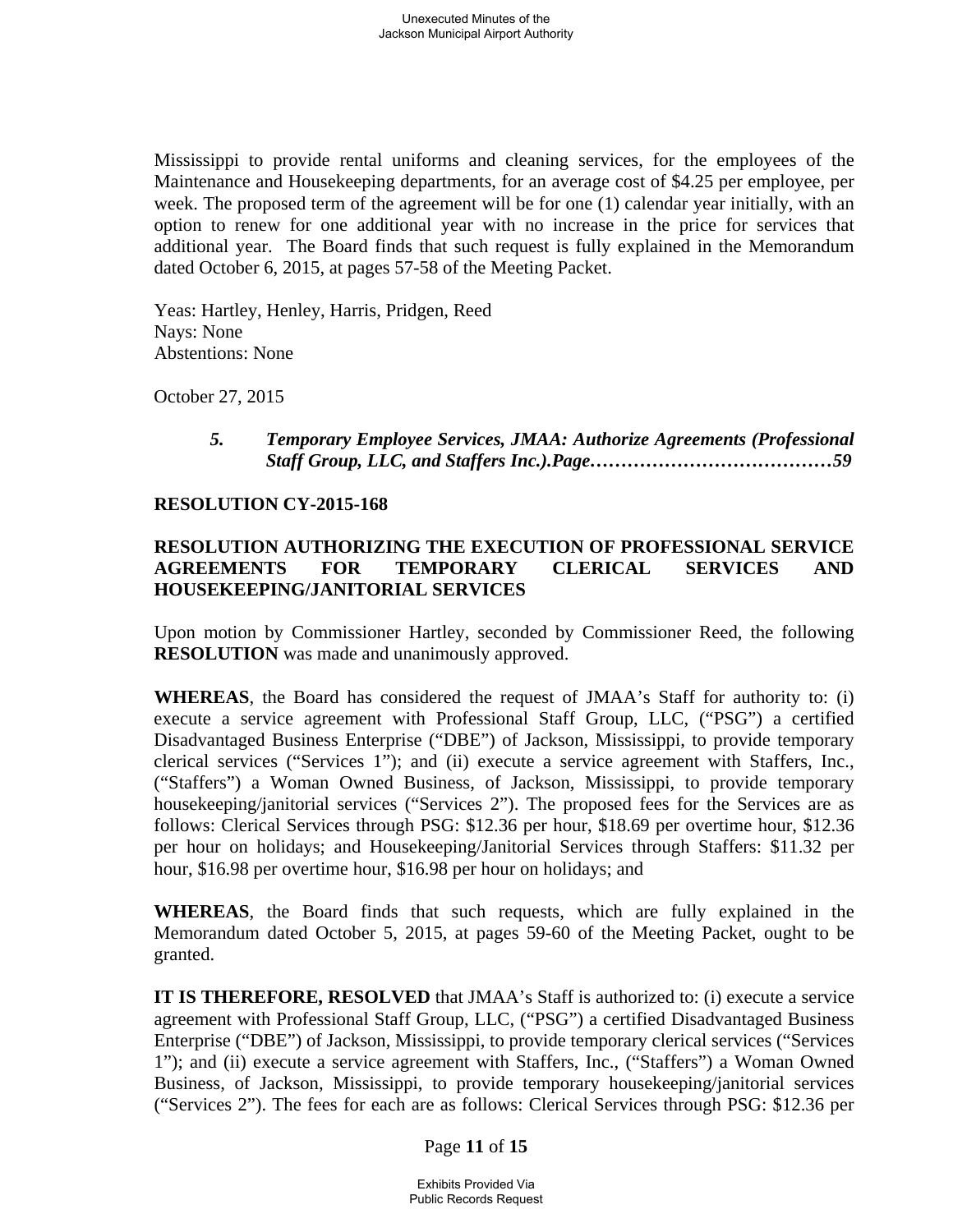hour, \$18.69 per overtime hour, \$12.36 per hour on holidays; and Housekeeping/Janitorial Services through Staffers: \$11.32 per hour, \$16.98 per overtime hour, \$16.98 per hour on holidays. The Board finds that such requests are fully explained in the Memorandum dated October 5, 2015, at pages 59-60 of the Meeting Packet.

 Yeas: Hartley, Henley, Harris, Pridgen, Reed Nays: None Abstentions: None

October 27, 2015

 *6. Employee Assistance Program, JMAA: Authorize Agreement (First Intermed Corporation d/b/a MEA Cares)…………………………….Page 61* 

### **RESOLUTION CY-2015-169**

## **RESOLUTION AUTHORIZING THE EXECUTION OF A SERVICE AGREEMENT WITH FIRST INTERMED CORPORATION FOR AN EMPLOYEE ASSISTANCE PROGRAM**

Upon motion by Commissioner Harris, seconded by Vice Chair Pastor Henley, the following **RESOLUTION** was made and unanimously approved.

**WHEREAS**, the Board has considered the request of JMAA's Staff for authority to execute a service agreement with First Intermed Corporation, a Delaware Corporation, d/b/a MEA Cares ("MEA"), with a principal place of business in Ridgeland, Mississippi, to provide a comprehensive Employee Assistance Program (EAP) for Jackson Municipal Airport Authority employees ("Services"). The fees for Services will be \$225.00 per month. The term of the proposed agreement is for a period of one (1) calendar year, commencing November 1, 2015 and ending October 31, 2016, with JMAA having the option to renew for two (2) additional years, at the same rates; and

**WHEREAS**, the Board finds that such request, which is fully explained in the Memorandum dated October 5, 2015, at pages 61-63 of the Meeting Packet, ought to be granted.

**IT IS THEREFORE, RESOLVED** that the Board authorizes JMAA's Staff to execute a service agreement with First Intermed Corporation, a Delaware Corporation, d/b/a MEA Cares ("MEA"), with a principal place of business in Ridgeland, Mississippi, to provide a comprehensive Employee Assistance Program (EAP) for Jackson Municipal Airport Authority employees ("Services"). The fees for Services will be \$225.00 per month. The term of the proposed agreement is for a period of one (1) calendar year, commencing November 1, 2015 and ending October 31, 2016, with JMAA having the option to renew for two (2) additional years, at the same rates. The Board finds that such request is fully explained in the Memorandum dated October 5, 2015, at pages 61-63 of the Meeting Packet.

Yeas: Hartley, Henley, Harris, Pridgen, Reed

Page **12** of **15** Exhibits Provided Via Public Records Request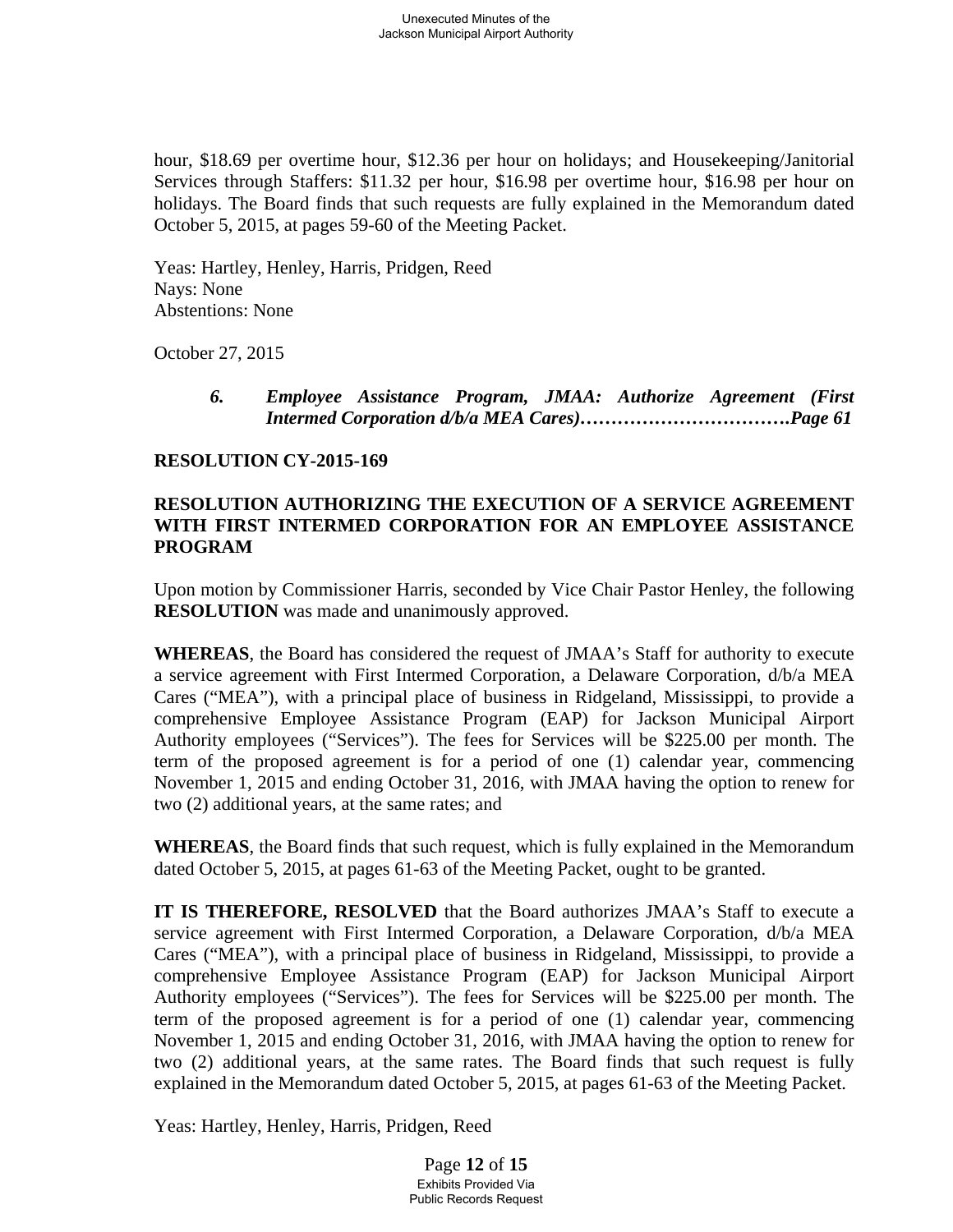Nays: None Abstentions: None October 27, 2015

# **C. Construction Projects**

None.

## **D. Procurements**

None.

### **E. Grants**

None.

## **F. Other Matters**

*1. Wireless Communications Antenna License and Ground Lease Agreement, JAN: Authorize Lease Agreement (New Cingular Wireless, PCS, LLC)…………………………………………………………………...Page 64* 

# **RESOLUTION CY-2015-170**

# **RESOLUTION AUTHORIZING THE AMENDMENT OF THE EXISTING WIRELESS COMMUNICATIONS ANTENNA LICENSE AND GROUND LEASE AGREEMENT WITH NEW CINGULAR WIRELESS PCS, LLC**

Upon Motion by Commissioner Reed, seconded by Commissioner Harris, the following **RESOLUTION** was made and unanimously approved.

**WHEREAS**, the Board has considered the request of JMAA's Staff for authority to amend the existing antenna license and ground lease agreement with New Cingular Wireless PCS, LLC ("New Cingular Wireless") a Delaware Limited Liability Corporation, registered with and authorized to do business in Mississippi by the Mississippi Secretary of State; and

**WHEREAS**, The Board finds that such request, which is fully explained in the Memorandum dated October 3, 2015, at pages 64-65 of the Meeting Packet, ought to be granted.

**IT IS THEREFORE, RESOLVED** that JMAA's Staff is authorized to amend the existing antenna license and ground lease agreement with New Cingular Wireless PCS, LLC ("New Cingular Wireless") a Delaware Limited Liability Corporation, registered with and authorized to do business in Mississippi by the Mississippi Secretary of State. The Board finds that such request is fully explained in the Memorandum dated October 3, 2015, at pages

### Page **13** of **15**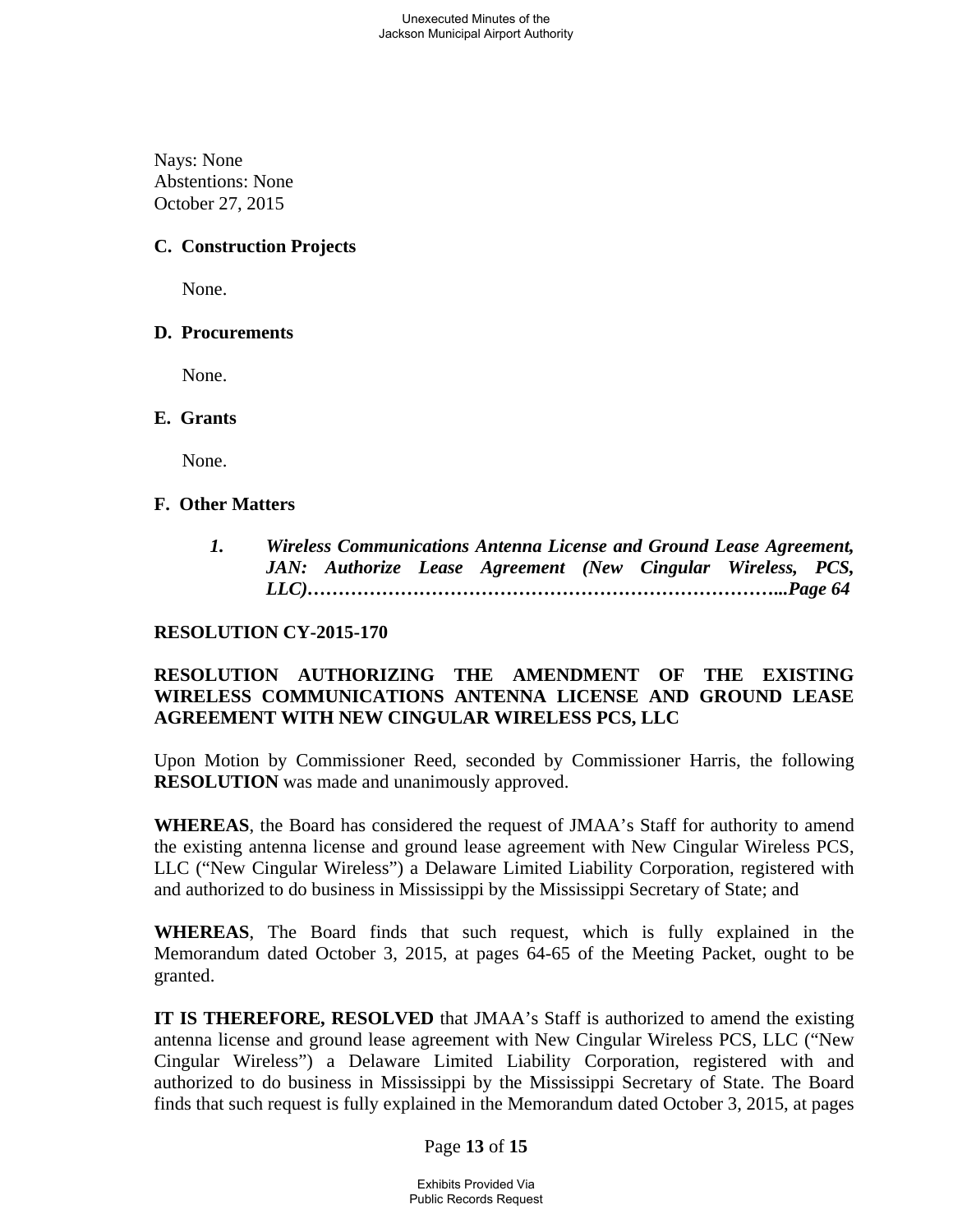64-65 of the Meeting Packet.

Yeas: Hartley, Henley, Harris, Pridgen, Reed Nays: None Abstentions: None

October 27, 2015

## *2. Board Travel-Update*

The following Commissioners, who attended the ACI-NA Conference in Long Beach, CA, during the period October  $4 - 7$ , 2015, also attended by Chairman Dr. Pridgen, gave reports. Some of the additional information provided during their reports is as follows:

Commissioner Evelyn O. Reed reported that she attended the Business Diversity Committee Meeting Session. (She and Jack Thomas are members of that Committee.) A main topic of discussion during that session was increasing the participation of minorities and women in airport business and contracts. Some officials with FAA spoke and addressed those issues. Additionally, in another session she attended, scholarships and internships for younger people was a topic discussion. Further training and preparing young people to fill current and upcoming openings in the aviation field was discussed.

Commissioner Lawanda Harris reported that some of the sessions attended by her were the sessions conducted by the Commissioners' Committee and the Small Airport Committees. In those sessions the topics discussed included, but were not limited to, Congressional legislative update, TSA reauthorization, and upgrading airports. She also attended sessions addressing airport real estate development and trends in air service. The printed outline of the report of Commissioner Harris is attached as an Exhibit to the October 27, 2015 Regular Board Meeting Minutes.

Vice Chairman Pastor James Henley Jr., reported that he mainly attended financial sessions and sessions for Chief Financial Officers. Additionally, he attended a Fixed Based Operations ("FBO') marketing session during which he received information which should be helpful as JMAA develops and revitalizes FBO activities at Hawkins Field. He also learned during various sessions attended by him that many airports generate significant income from non-aviation activities.

Next, Chairman Dr. Pridgen recognized Commissioner Hartley.

Commissioner Hartley recognized the presence of several close friends and members of the Administration of the late Honorable Chokwe Lumumba, Mayor City of Jackson, MS. He asked them to stand and be recognized. After they stood, Commissioner Hartley welcomed them to Hawkins Field in West Jackson, MS and pointed out that Hawkins Field is within several miles of the home of the late Medgar

> Page **14** of **15** Exhibits Provided Via Public Records Request